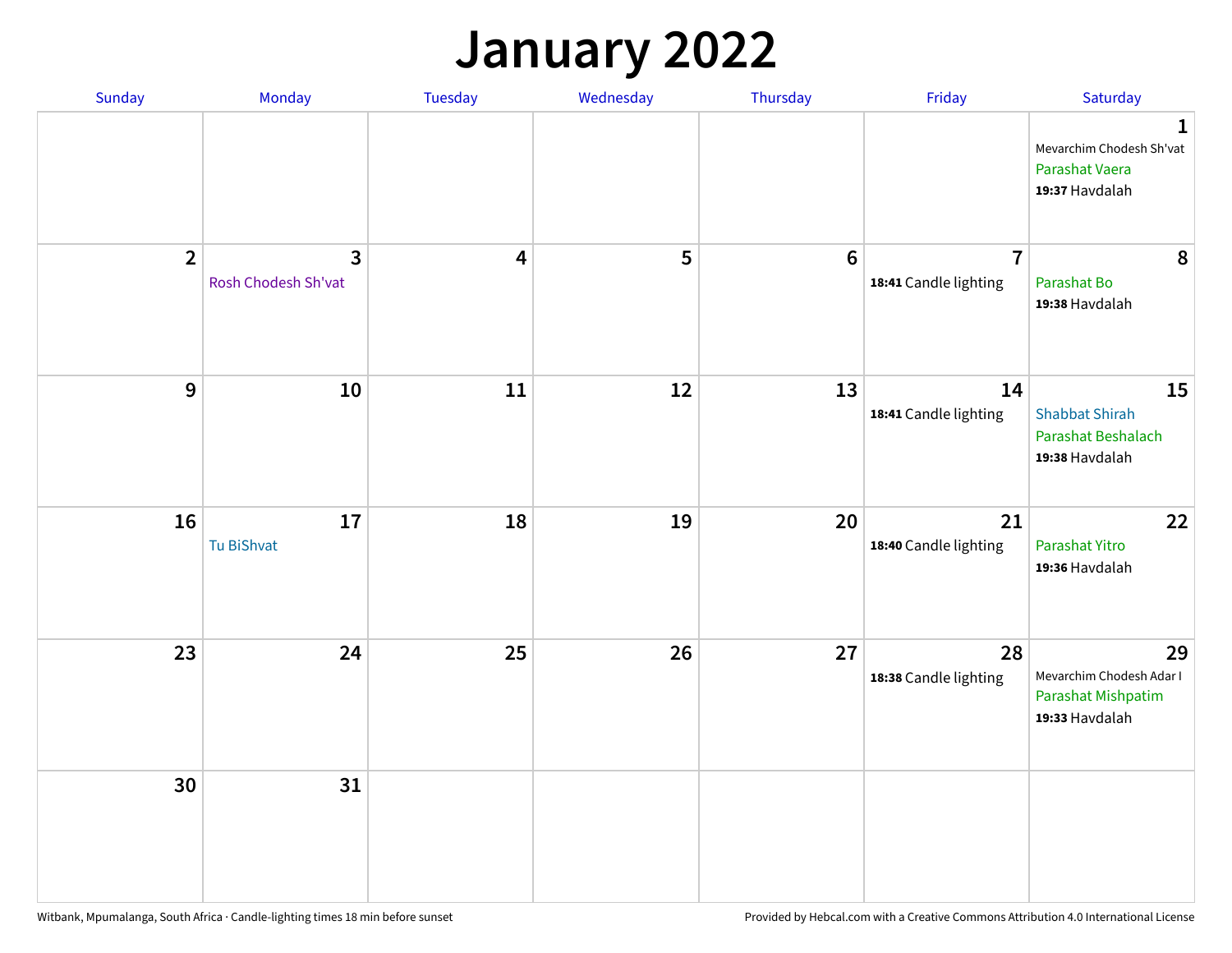# **February 2022**

| Sunday | Monday         | <b>Tuesday</b>                      | Wednesday                             | Thursday | Friday                                           | Saturday                                                                                          |
|--------|----------------|-------------------------------------|---------------------------------------|----------|--------------------------------------------------|---------------------------------------------------------------------------------------------------|
|        |                | $\mathbf{1}$<br>Rosh Chodesh Adar I | $\overline{2}$<br>Rosh Chodesh Adar I | 3        | $\overline{\mathbf{4}}$<br>18:35 Candle lighting | 5<br>Parashat Terumah<br>19:29 Havdalah                                                           |
| $6\,$  | $\overline{7}$ | 8                                   | 9                                     | 10       | 11<br>18:30 Candle lighting                      | 12<br>Parashat Tetzaveh<br>19:24 Havdalah                                                         |
| 13     | 14             | 15<br><b>Purim Katan</b>            | 16                                    | 17       | 18<br>18:25 Candle lighting                      | 19<br>Parashat Ki Tisa<br>19:18 Havdalah                                                          |
| 20     | 21             | 22                                  | 23                                    | 24       | 25<br>18:19 Candle lighting                      | 26<br><b>Shabbat Shekalim</b><br>Mevarchim Chodesh Adar II<br>Parashat Vayakhel<br>19:11 Havdalah |
| 27     | 28             |                                     |                                       |          |                                                  |                                                                                                   |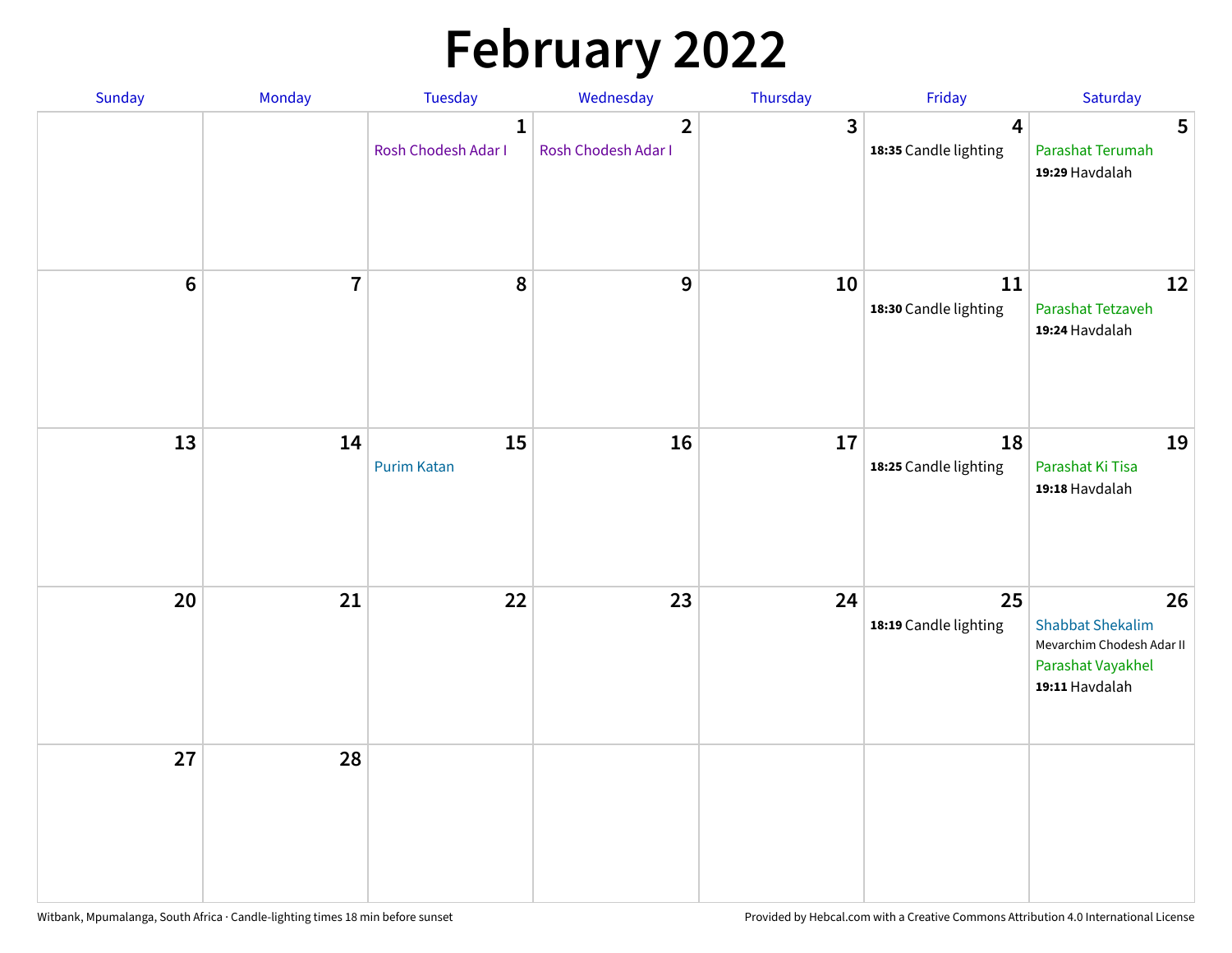## **March 2022**

| Sunday           | Monday                  | <b>Tuesday</b> | Wednesday                                                                                | Thursday                  | Friday                                              | Saturday                                                                                   |
|------------------|-------------------------|----------------|------------------------------------------------------------------------------------------|---------------------------|-----------------------------------------------------|--------------------------------------------------------------------------------------------|
|                  |                         | $\mathbf{1}$   | $\overline{2}$                                                                           | 3<br>Rosh Chodesh Adar II | 4<br>Rosh Chodesh Adar II<br>18:12 Candle lighting  | 5<br>Parashat Pekudei<br>19:04 Havdalah                                                    |
| $\boldsymbol{6}$ | $\overline{\mathbf{r}}$ | 8              | 9                                                                                        | 10                        | 11<br>18:05 Candle lighting                         | 12<br><b>Shabbat Zachor</b><br>Parashat Vayikra<br>18:57 Havdalah                          |
| 13               | 14                      | 15             | 16<br>04:56 Fast begins<br><b>Ta'anit Esther</b><br>18:46 Fast ends<br><b>Erev Purim</b> | 17<br>Purim               | 18<br><b>Shushan Purim</b><br>17:58 Candle lighting | 19<br>Parashat Tzav<br>18:49 Havdalah                                                      |
| 20               | 21                      | 22             | 23                                                                                       | 24                        | 25<br>17:50 Candle lighting                         | 26<br><b>Shabbat Parah</b><br>Mevarchim Chodesh Nisan<br>Parashat Shmini<br>18:42 Havdalah |
| 27               | 28                      | 29             | 30                                                                                       | 31                        |                                                     |                                                                                            |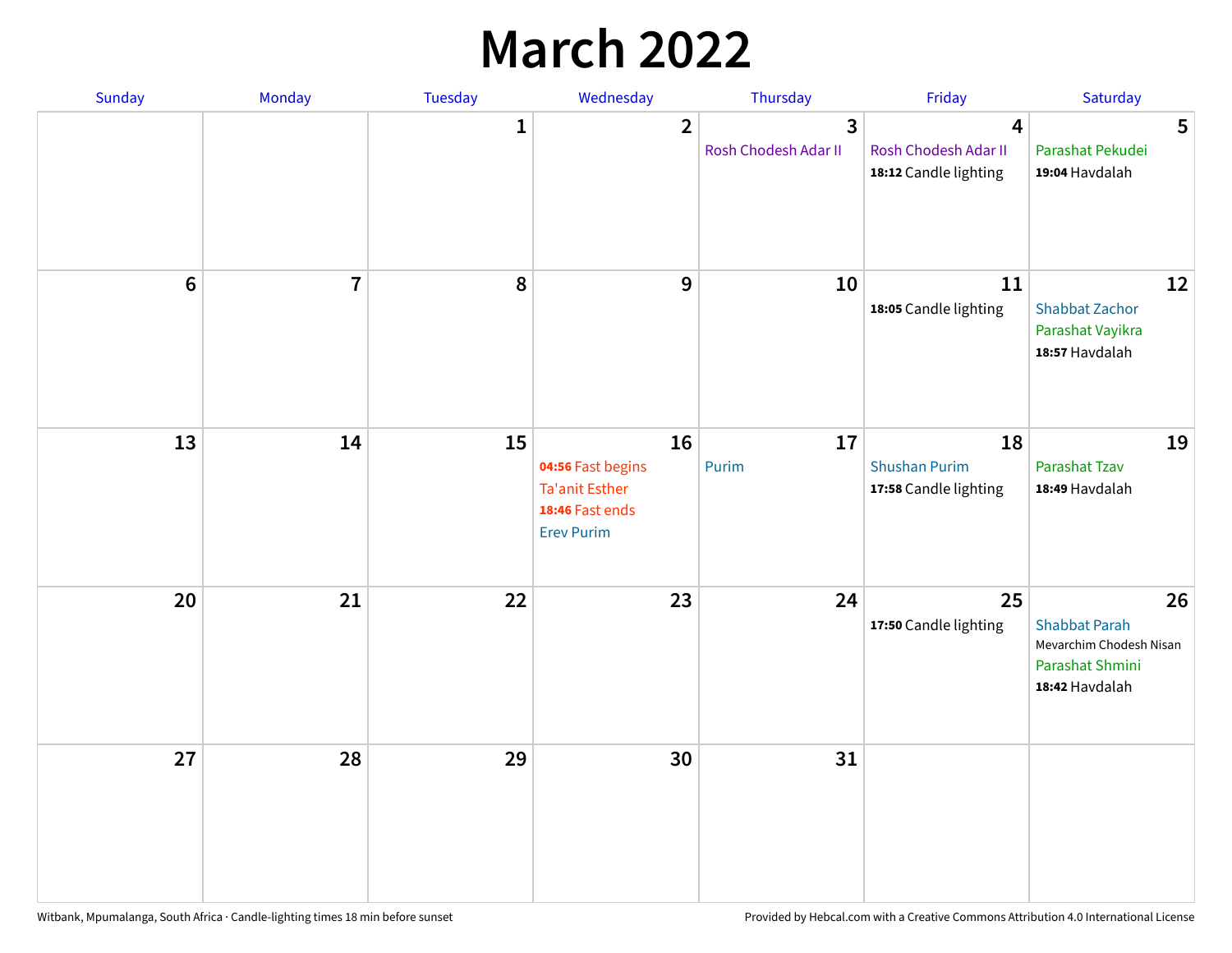## **April 2022**

| Sunday                                   | Monday                  | <b>Tuesday</b>         | Wednesday             | Thursday                                        | Friday                                                                                            | Saturday                                                                                                            |
|------------------------------------------|-------------------------|------------------------|-----------------------|-------------------------------------------------|---------------------------------------------------------------------------------------------------|---------------------------------------------------------------------------------------------------------------------|
|                                          |                         |                        |                       |                                                 | $\mathbf{1}$<br>17:43 Candle lighting                                                             | $\overline{2}$<br><b>Shabbat HaChodesh</b><br><b>Rosh Chodesh Nisan</b><br><b>Parashat Tazria</b><br>18:35 Havdalah |
| 3                                        | $\overline{\mathbf{4}}$ | 5                      | $6\phantom{1}6$       | $\overline{7}$                                  | 8<br>17:36 Candle lighting                                                                        | 9<br><b>Shabbat HaGadol</b><br>Parashat Metzora<br>18:28 Havdalah                                                   |
| 10                                       | 11<br>Yom HaAliyah      | 12                     | 13                    | 14                                              | 15<br>05:10 Fast begins<br><b>Ta'anit Bechorot</b><br><b>Erev Pesach</b><br>17:29 Candle lighting | 16<br>Pesach I<br>18:21 Candle lighting                                                                             |
| 17<br><b>Pesach II</b><br>18:20 Havdalah | 18<br>Pesach III (CH"M) | 19<br>Pesach IV (CH"M) | 20<br>Pesach V (CH"M) | 21<br>Pesach VI (CH"M)<br>17:23 Candle lighting | 22<br><b>Pesach VII</b><br>17:23 Candle lighting                                                  | 23<br><b>Pesach VIII</b><br>18:15 Havdalah                                                                          |
| 24                                       | 25                      | 26                     | 27                    | 28<br>Yom HaShoah                               | 29<br>17:17 Candle lighting                                                                       | 30<br>Mevarchim Chodesh Iyyar<br>Parashat Achrei Mot<br>18:10 Havdalah                                              |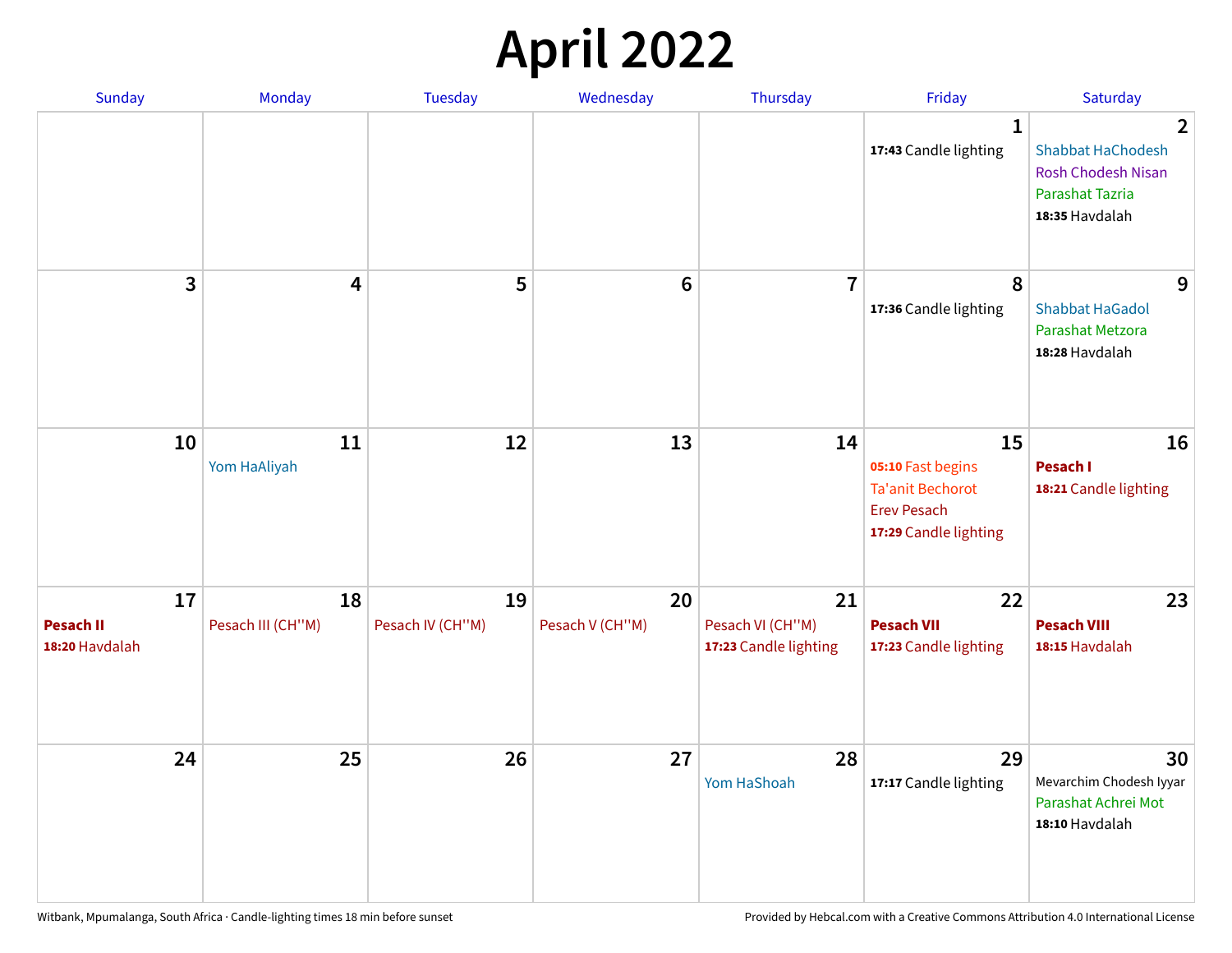## **May 2022**

| Sunday                  | Monday                               | Tuesday                         | Wednesday          | Thursday            | Friday                                  | Saturday                                                               |
|-------------------------|--------------------------------------|---------------------------------|--------------------|---------------------|-----------------------------------------|------------------------------------------------------------------------|
| 1<br>Rosh Chodesh Iyyar | $\overline{2}$<br>Rosh Chodesh Iyyar | 3                               | 4<br>Yom HaZikaron | 5<br>Yom HaAtzma'ut | $6\phantom{1}$<br>17:12 Candle lighting | $\overline{7}$<br>Parashat Kedoshim<br>18:05 Havdalah                  |
| $\pmb{8}$               | $\mathbf{9}$                         | 10                              | 11                 | 12                  | 13<br>17:08 Candle lighting             | 14<br>Parashat Emor<br>18:01 Havdalah                                  |
| 15<br>Pesach Sheni      | 16                                   | 17                              | 18                 | 19<br>Lag BaOmer    | 20<br>17:04 Candle lighting             | 21<br>Parashat Behar<br>17:59 Havdalah                                 |
| 22                      | 23                                   | 24                              | 25                 | 26                  | 27<br>17:02 Candle lighting             | 28<br>Mevarchim Chodesh Sivan<br>Parashat Bechukotai<br>17:57 Havdalah |
| 29<br>Yom Yerushalayim  | 30                                   | 31<br><b>Rosh Chodesh Sivan</b> |                    |                     |                                         |                                                                        |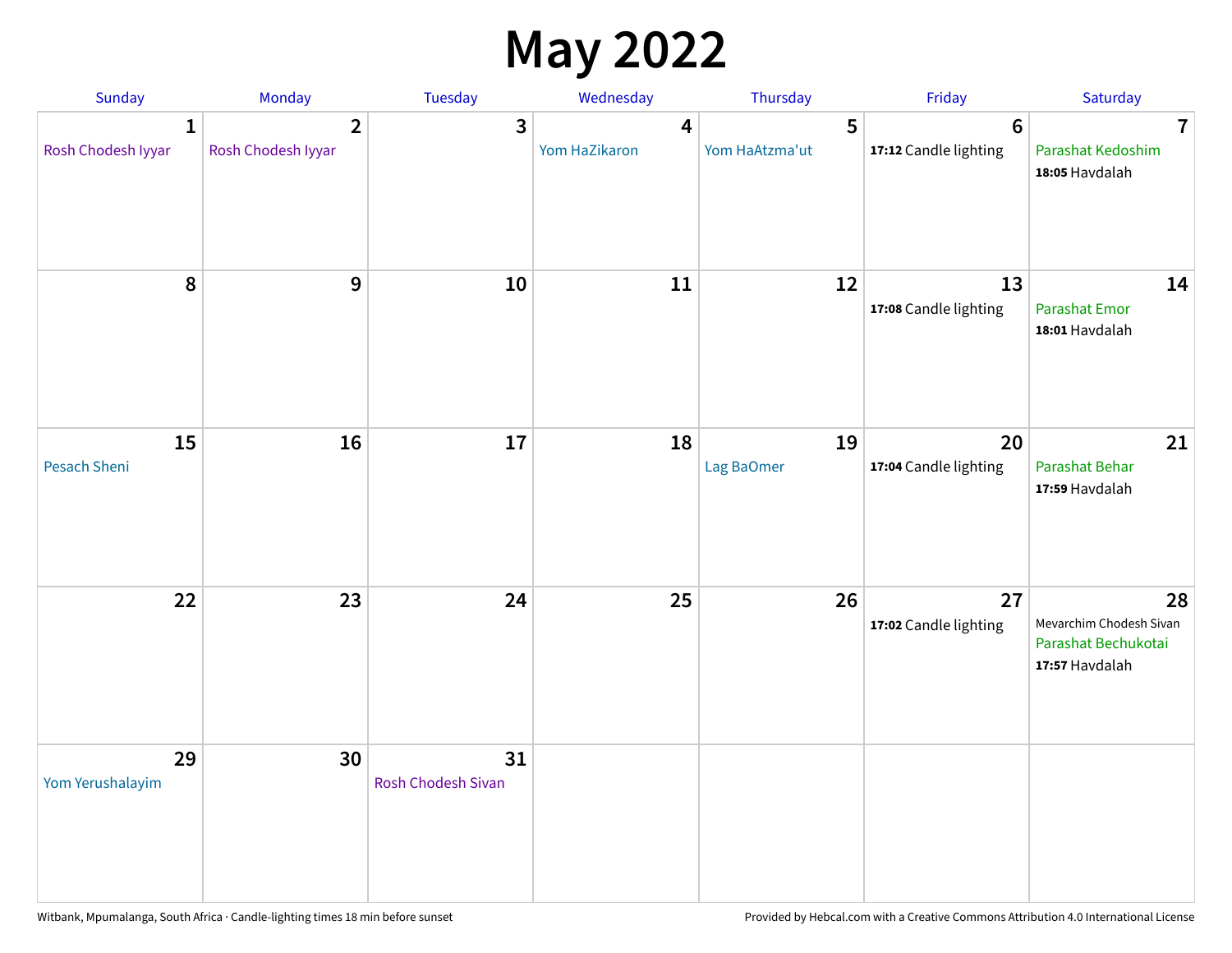#### **June 2022**

| Sunday                                         | Monday                                                 | Tuesday        | Wednesday                       | Thursday                        | Friday                      | Saturday                                                               |
|------------------------------------------------|--------------------------------------------------------|----------------|---------------------------------|---------------------------------|-----------------------------|------------------------------------------------------------------------|
|                                                |                                                        |                | 1                               | $\overline{2}$                  | 3<br>17:01 Candle lighting  | 4<br><b>Erev Shavuot</b><br>Parashat Bamidbar<br>17:56 Candle lighting |
| 5<br><b>Shavuot I</b><br>17:56 Candle lighting | $6\phantom{1}6$<br><b>Shavuot II</b><br>17:56 Havdalah | $\overline{7}$ | 8                               | 9                               | 10<br>17:01 Candle lighting | 11<br><b>Parashat Nasso</b><br>17:56 Havdalah                          |
| 12                                             | 13                                                     | 14             | 15                              | 16                              | 17<br>17:01 Candle lighting | 18<br>Parashat Beha'alotcha<br>17:57 Havdalah                          |
| 19                                             | 20                                                     | 21             | 22                              | 23                              | 24<br>17:03 Candle lighting | 25<br>Mevarchim Chodesh Tamuz<br>Parashat Sh'lach<br>17:59 Havdalah    |
| 26                                             | 27                                                     | 28             | 29<br><b>Rosh Chodesh Tamuz</b> | 30<br><b>Rosh Chodesh Tamuz</b> |                             |                                                                        |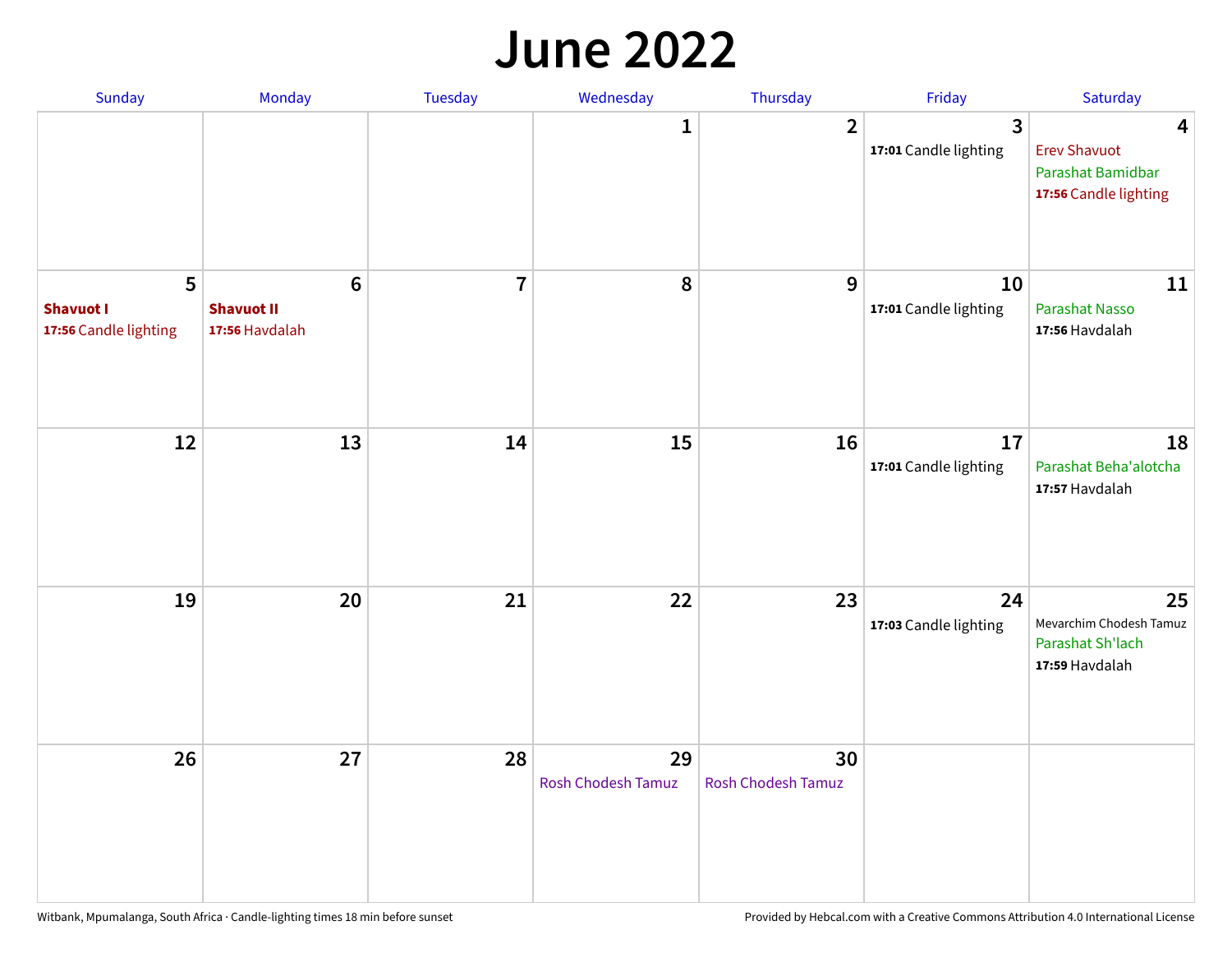## **July 2022**

| Sunday                                                           | Monday                  | Tuesday | Wednesday | Thursday       | Friday                                         | Saturday                                                                |
|------------------------------------------------------------------|-------------------------|---------|-----------|----------------|------------------------------------------------|-------------------------------------------------------------------------|
|                                                                  |                         |         |           |                | $\mathbf{1}$<br>17:05 Candle lighting          | $\overline{2}$<br>Parashat Korach<br>18:01 Havdalah                     |
| $\mathbf{3}$                                                     | $\overline{\mathbf{4}}$ | 5       | $\bf 6$   | $\overline{7}$ | $\pmb{8}$<br>17:08 Candle lighting             | 9<br>Parashat Chukat<br>18:03 Havdalah                                  |
| 10                                                               | 11                      | 12      | 13        | 14             | 15<br>17:11 Candle lighting                    | 16<br><b>Parashat Balak</b><br>18:06 Havdalah                           |
| 17<br>05:36 Fast begins<br><b>Tzom Tammuz</b><br>18:00 Fast ends | 18                      | 19      | 20        | 21             | 22<br>17:14 Candle lighting                    | 23<br>Mevarchim Chodesh Av<br><b>Parashat Pinchas</b><br>18:09 Havdalah |
| 24                                                               | 25                      | 26      | 27        | 28             | 29<br>Rosh Chodesh Av<br>17:17 Candle lighting | 30<br>Parashat Matot-Masei<br>18:12 Havdalah                            |
| 31                                                               |                         |         |           |                |                                                |                                                                         |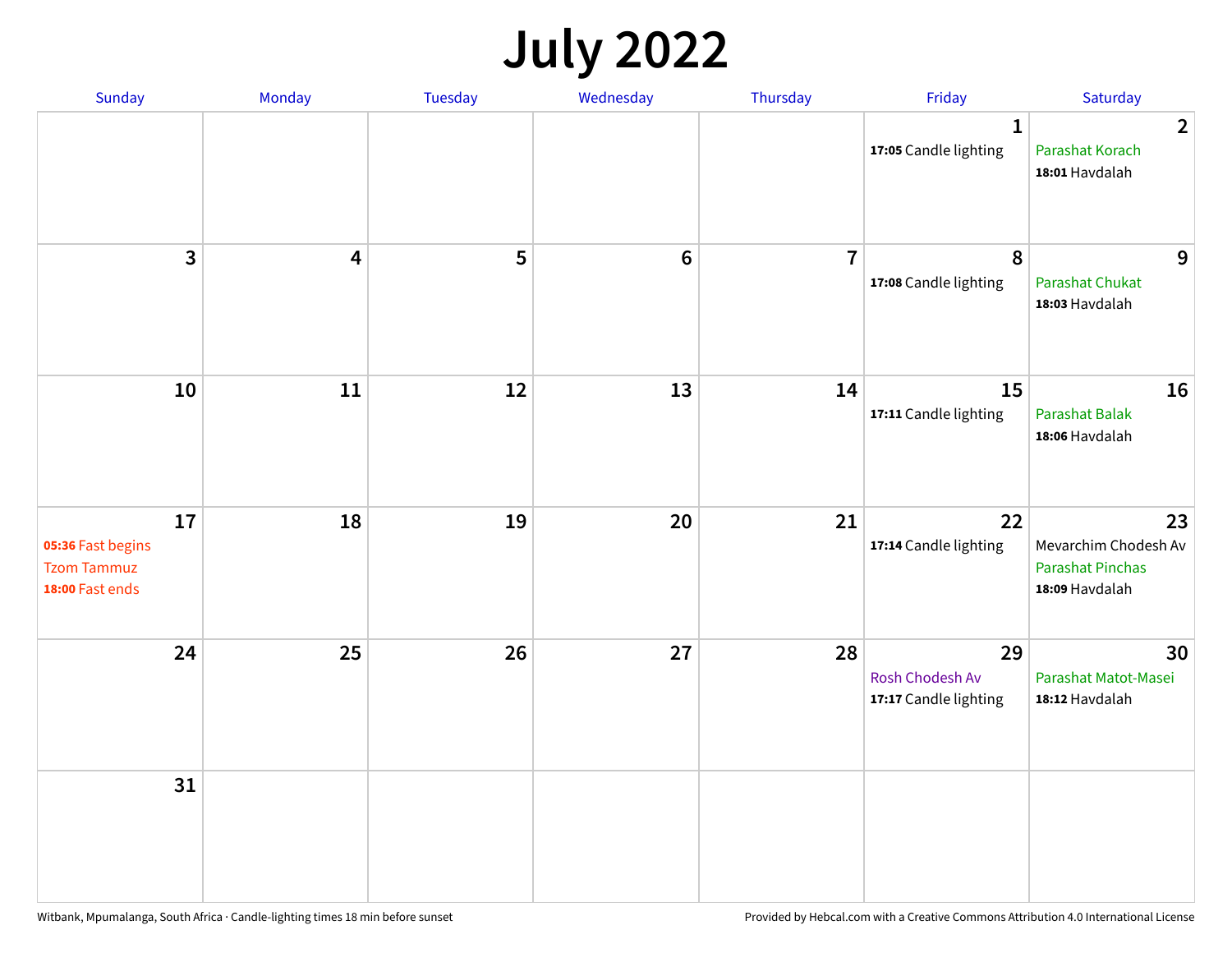## **August 2022**

| Sunday                                                      | Monday       | Tuesday                 | Wednesday | Thursday | Friday                                 | Saturday                                                                                                                       |
|-------------------------------------------------------------|--------------|-------------------------|-----------|----------|----------------------------------------|--------------------------------------------------------------------------------------------------------------------------------|
|                                                             | $\mathbf{1}$ | $\overline{\mathbf{2}}$ | 3         | 4        | 5<br>17:21 Candle lighting             | $6\phantom{1}6$<br><b>Shabbat Chazon</b><br>17:40 Fast begins<br>Erev Tish'a B'Av<br><b>Parashat Devarim</b><br>18:15 Havdalah |
| $\overline{7}$<br>Tish'a B'Av (observed)<br>18:09 Fast ends | 8            | 9                       | 10        | 11       | 12<br>Tu B'Av<br>17:24 Candle lighting | 13<br><b>Shabbat Nachamu</b><br>Parashat Vaetchanan<br>18:18 Havdalah                                                          |
| 14                                                          | 15           | 16                      | 17        | 18       | 19<br>17:27 Candle lighting            | 20<br>Mevarchim Chodesh Elul<br>Parashat Eikev<br>18:21 Havdalah                                                               |
| 21                                                          | 22           | 23                      | 24        | 25       | 26<br>17:30 Candle lighting            | 27<br>Rosh Chodesh Elul<br>Parashat Re'eh<br>18:23 Havdalah                                                                    |
| 28<br>Rosh Hashana LaBehemot<br>Rosh Chodesh Elul           | 29           | 30                      | 31        |          |                                        |                                                                                                                                |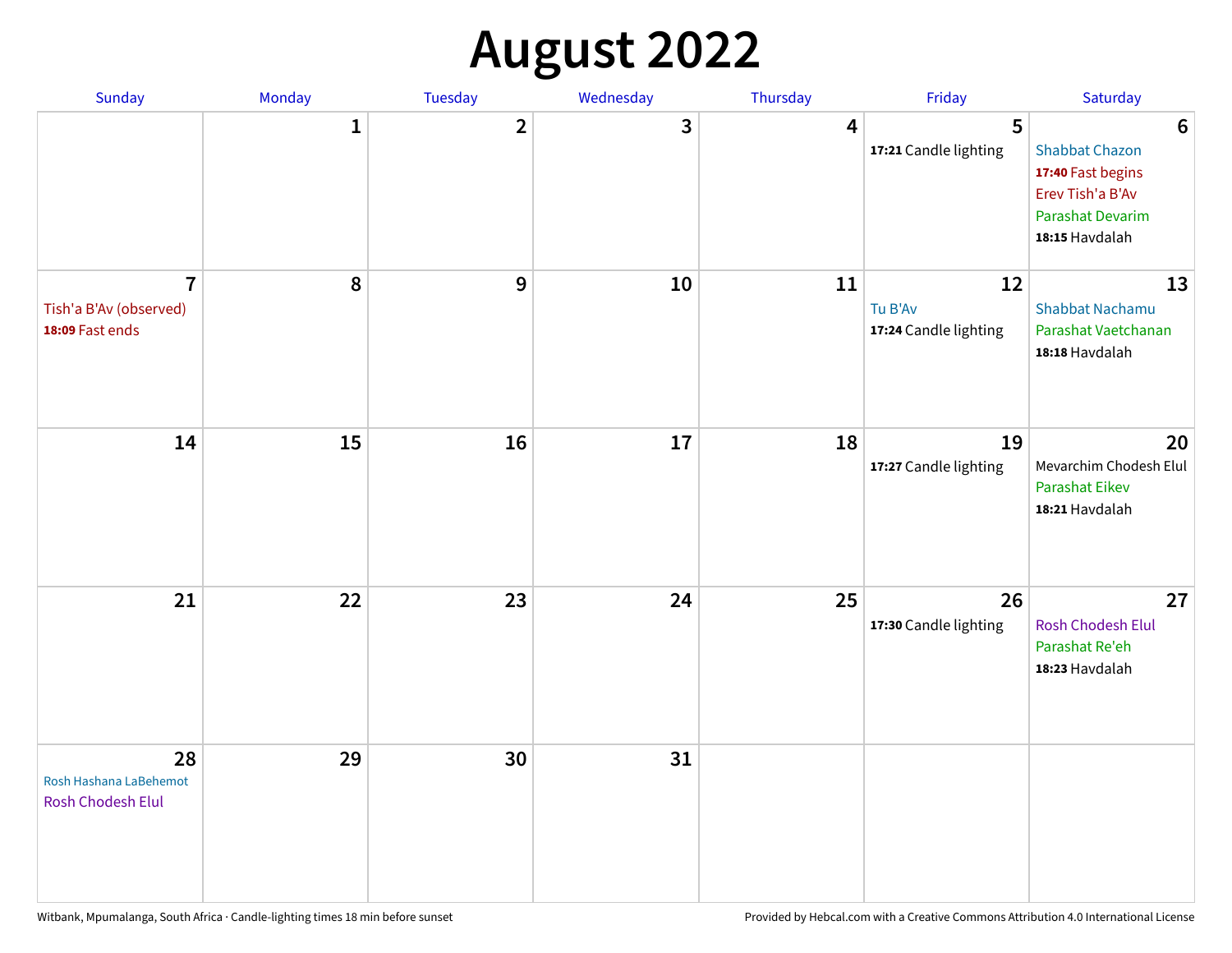## **September 2022**

| Sunday                                           | Monday                                           | Tuesday                                        | Wednesday                                                          | Thursday     | Friday                                  | Saturday                                                  |
|--------------------------------------------------|--------------------------------------------------|------------------------------------------------|--------------------------------------------------------------------|--------------|-----------------------------------------|-----------------------------------------------------------|
|                                                  |                                                  |                                                |                                                                    | $\mathbf{1}$ | $\overline{2}$<br>17:33 Candle lighting | 3<br><b>Parashat Shoftim</b><br>18:26 Havdalah            |
| $\overline{\mathbf{4}}$                          | 5                                                | $6\phantom{1}6$                                | $\overline{7}$                                                     | 8            | 9<br>17:36 Candle lighting              | 10<br>Parashat Ki Teitzei<br>18:29 Havdalah               |
| 11                                               | 12                                               | 13                                             | 14                                                                 | 15           | 16<br>17:38 Candle lighting             | 17<br>Leil Selichot<br>Parashat Ki Tavo<br>18:31 Havdalah |
| 18                                               | 19                                               | 20                                             | 21                                                                 | 22           | 23<br>17:41 Candle lighting             | 24<br>Parashat Nitzavim<br>18:34 Havdalah                 |
| 25<br>Erev Rosh Hashana<br>17:42 Candle lighting | 26<br>Rosh Hashana 5783<br>18:35 Candle lighting | 27<br><b>Rosh Hashana II</b><br>18:35 Havdalah | 28<br>04:38 Fast begins<br><b>Tzom Gedaliah</b><br>18:30 Fast ends | 29           | 30<br>17:44 Candle lighting             |                                                           |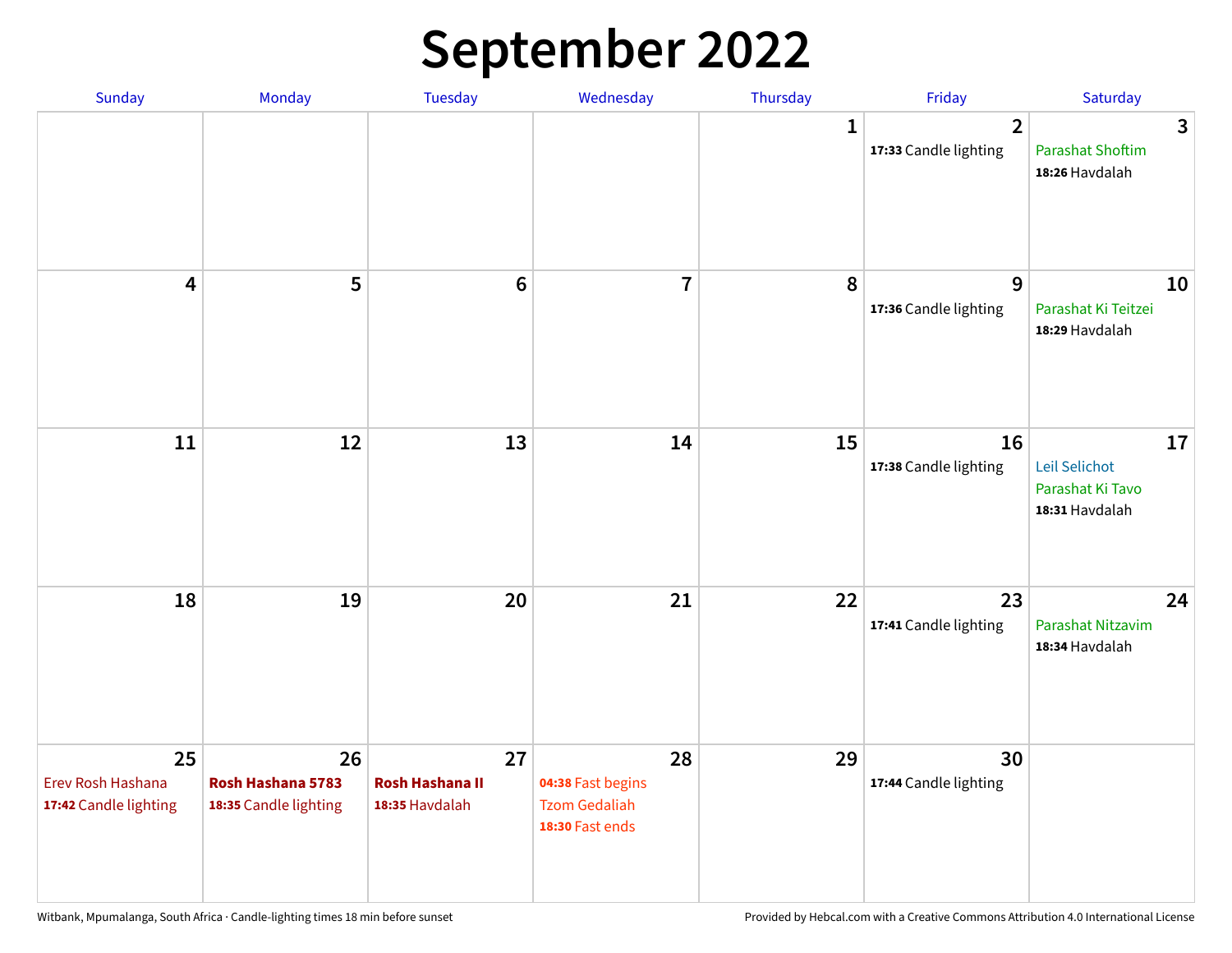## **October 2022**

| Sunday                                                   | Monday                                               | <b>Tuesday</b>                                                    | Wednesday                                | Thursday               | Friday                                         | Saturday                                                                       |
|----------------------------------------------------------|------------------------------------------------------|-------------------------------------------------------------------|------------------------------------------|------------------------|------------------------------------------------|--------------------------------------------------------------------------------|
|                                                          |                                                      |                                                                   |                                          |                        |                                                | 1<br><b>Shabbat Shuva</b><br>Parashat Vayeilech<br>18:37 Havdalah              |
| $\overline{2}$                                           | $\overline{\mathbf{3}}$                              | $\overline{4}$<br><b>Erev Yom Kippur</b><br>17:46 Candle lighting | 5<br><b>Yom Kippur</b><br>18:39 Havdalah | 6                      | $\overline{7}$<br>17:47 Candle lighting        | 8<br>Parashat Ha'Azinu<br>18:41 Havdalah                                       |
| 9<br><b>Erev Sukkot</b><br>17:48 Candle lighting         | 10<br><b>Sukkot I</b><br>18:42 Candle lighting       | 11<br><b>Sukkot II</b><br>18:42 Havdalah                          | 12<br>Sukkot III (CH"M)                  | 13<br>Sukkot IV (CH"M) | 14<br>Sukkot V (CH"M)<br>17:51 Candle lighting | 15<br>Sukkot VI (CH"M)<br>18:44 Havdalah                                       |
| 16<br>Sukkot VII (Hoshana Raba)<br>17:52 Candle lighting | 17<br><b>Shmini Atzeret</b><br>18:46 Candle lighting | 18<br><b>Simchat Torah</b><br>18:46 Havdalah                      | 19                                       | 20                     | 21<br>17:54 Candle lighting                    | 22<br>Mevarchim Chodesh Cheshvan<br><b>Parashat Bereshit</b><br>18:49 Havdalah |
| 23                                                       | 24                                                   | 25<br>Rosh Chodesh Cheshvan                                       | 26<br>Rosh Chodesh Cheshvan              | 27                     | 28<br>17:58 Candle lighting                    | 29<br><b>Parashat Noach</b><br>18:53 Havdalah                                  |
| 30                                                       | 31                                                   |                                                                   |                                          |                        |                                                |                                                                                |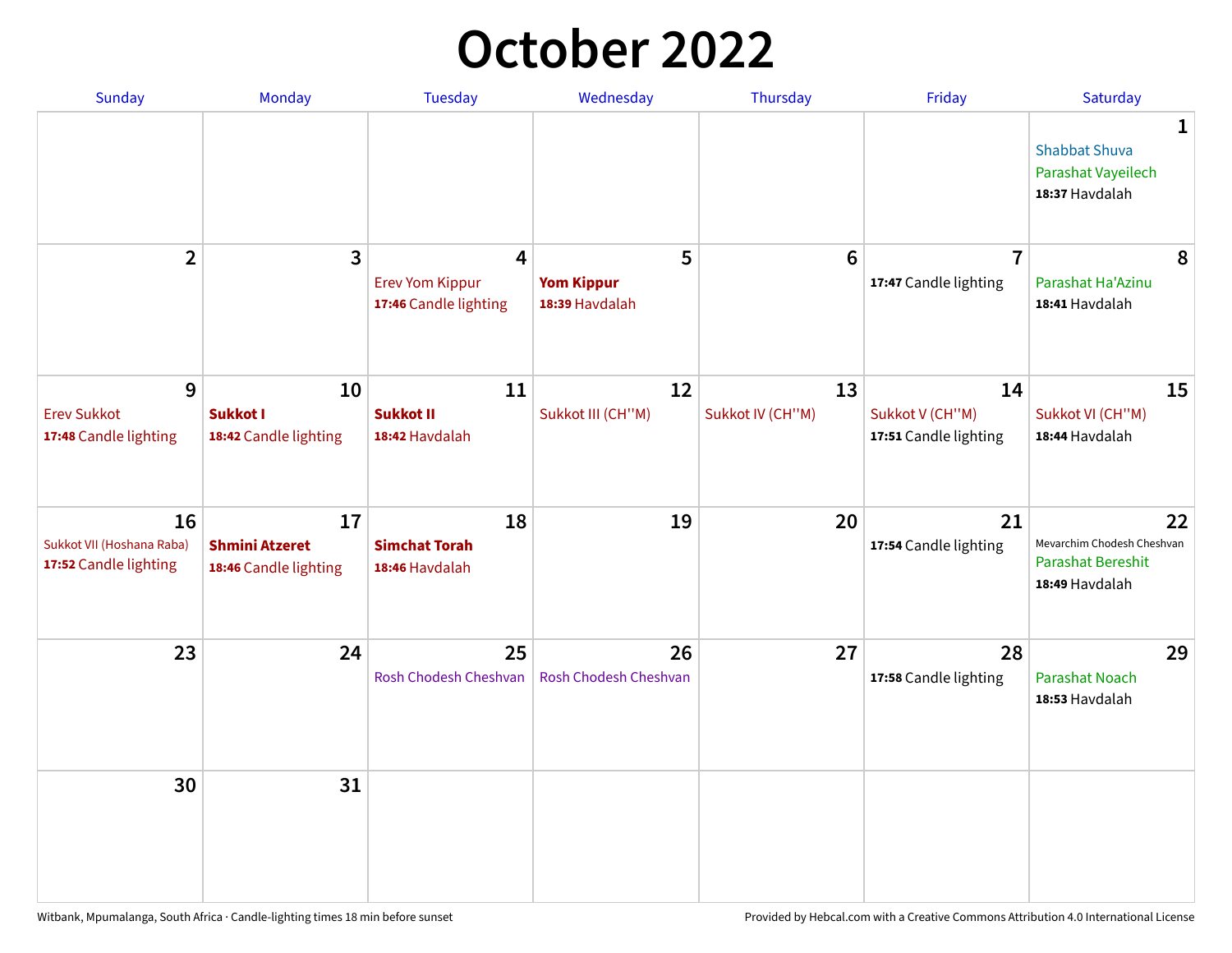#### **November 2022**

| Sunday         | Monday                  | <b>Tuesday</b>                                 | Wednesday        | Thursday                  | Friday                                             | Saturday                                                                 |
|----------------|-------------------------|------------------------------------------------|------------------|---------------------------|----------------------------------------------------|--------------------------------------------------------------------------|
|                |                         | $\mathbf{1}$<br>Yom HaAliyah School Observance | $\overline{2}$   | $\mathbf{3}$              | $\overline{\mathbf{4}}$<br>18:03 Candle lighting   | 5<br>Parashat Lech-Lecha<br>18:58 Havdalah                               |
| $6\phantom{a}$ | $\overline{\mathbf{7}}$ | 8                                              | $\boldsymbol{9}$ | 10                        | 11<br>18:08 Candle lighting                        | 12<br>Parashat Vayera<br>19:04 Havdalah                                  |
| 13             | 14                      | 15                                             | 16               | 17                        | 18<br>18:13 Candle lighting                        | 19<br>Mevarchim Chodesh Kislev<br>Parashat Chayei Sara<br>19:10 Havdalah |
| 20             | 21                      | 22                                             | 23<br>Sigd       | 24<br>Rosh Chodesh Kislev | 25<br>Rosh Chodesh Kislev<br>18:18 Candle lighting | 26<br>Parashat Toldot<br>19:15 Havdalah                                  |
| 27             | 28                      | 29                                             | 30               |                           |                                                    |                                                                          |